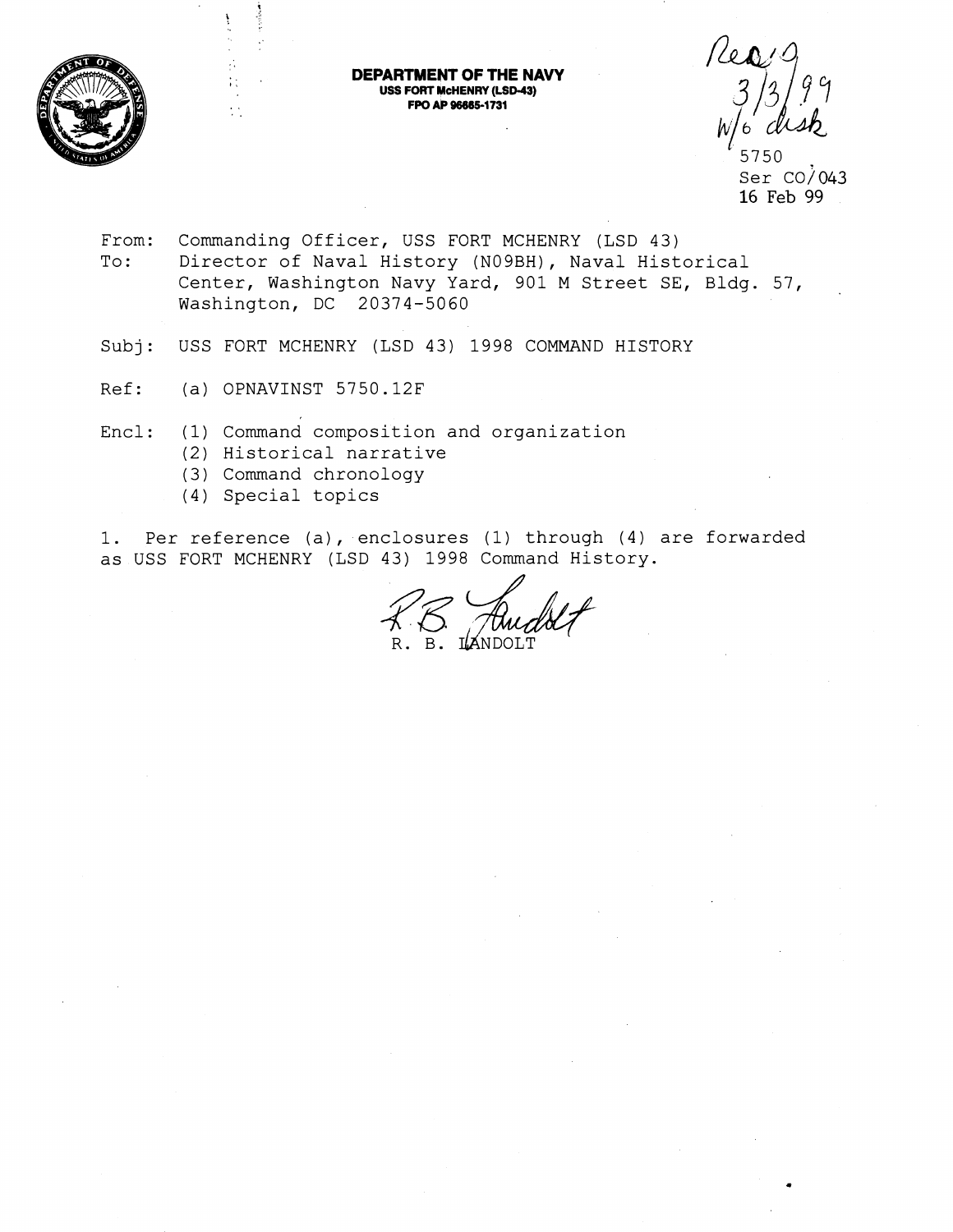### COMMAND COMPOSITION AND ORGANIZATION

1. MISSION. USS FORT MCHENRY's mission is to transport United States Marines with their combat equipment to designated areas around the world and to launch and support assault landing craft (primarily Landing Craft, Air Cushion(LCAC)) and helicopters during amphibious operations against a hostile shore.

USS FORT MCHENRY accomplishes her mission through the use of a well deck and flight deck. After leaving FORT MCHENRY, helicopters and landing craft are directed towards the shore by FORT MCHENRY's Combat Information Center.

2. ORGANIZATION AND STRUCTURE. COMNAVSURFPAC COMPHIBGRU ONE COMPHIBRON ELEVEN USS FORT MCHENRY

3. COMMANDING OFFICER. Commander Richard B. Landolt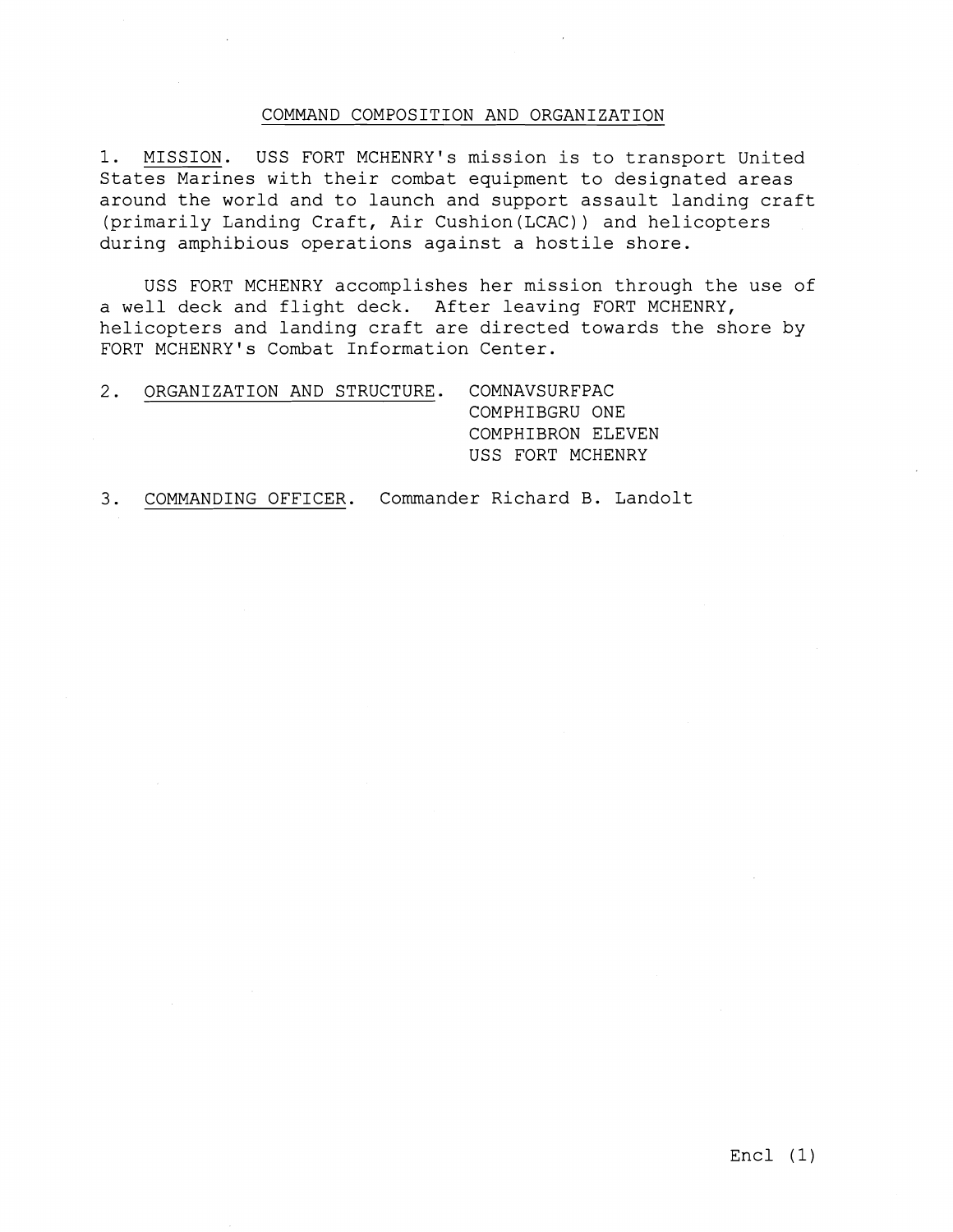## HISTORICAL NARRATIVE FOR 1998

- $1 20$  Jan Crew prepares for a year which would include a two-month DSRA, a three-month underway period including a series of goodwill port visits and exercises designed to enhance interoperability between U.S. forces and forces from several Asian countries, a port visit to Yokosuka, Japan and exercise FOAL EAGLE off the coast of South Korea.
- <sup>20</sup> 21 Jan Crew moves off FORT MCHENRY and onto the berthing barge moored in Juliet basin, Fleet Activities Sasebo, Japan for seven weeks during SRA.
- 23 Jan 27 Mar Docking Ship's Restricted Availability. FORT MCHENRY enters drydock No. 6 at Ship Repair Facility, Sasebo. The ship undergoes eight weeks of maintenance and repairs to engines, systems, structures, decks and spaces.
- 17 Mar Crew moves from berthing barge back on to FORT MCHENRY. The Ship is now out of drydock but still in SRA.
- <sup>1</sup> 3 Apr FORT MCHENRY gets underway for sea trials. Crew conducts training and tests engines and systems performance.
- <sup>14</sup> 16 Apr Crew gets underway to conduct training for underway evolutions, watchstanding and damage control.
- 6 May Embark Captain Frank Guest, Commander, Destroyer Squadron THREE ONE. Captain Guest commands the U.S. Navy element of Cooperation and Readiness Afloat Training (CARAT 98).
- 7 May Commence XO turnover. Lieutenant Commander John Braunschweig relieves Lieutenant Commander Sheila Scarborough as FORT MCHENRY's Executive Officer.
- 8 May Deploy for CARAT 98. FORT MCHENRY departs Sasebo enroute to Okinawa to embark the U.S. Marines of Landing Force CARAT.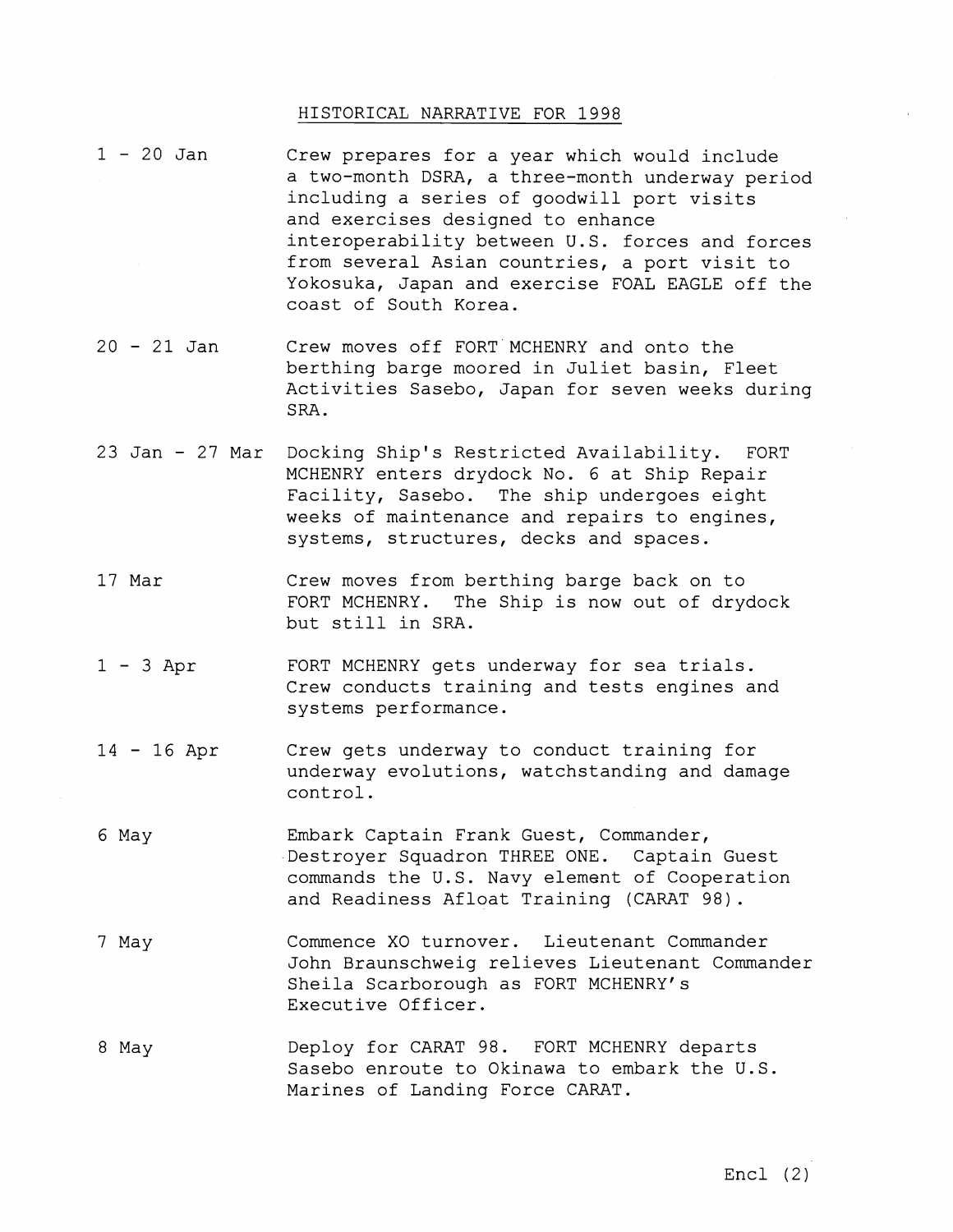- $9 10$  May LF CARAT onload. FORT MCHENRY takes on 400 U.S. Marines from the I11 Expeditionary Force and their combat equipment.
- $17 21$  May Brunei phase of CARAT 98. USS FORT MCHENRY and USS SIDES (FFG 14) combine with elements of the Royal Brunei Navy to participate in Exercise Kingfisher. The exercise included tactical signal drills, torpedo evasion drills, tactical maneuvering drills, ship-to-ship communication drills and amphibious assault training. The crew enjoyed liberty in Brunei which included a sportsday hosted by the RBN.
- $26 30$  May Inport, Sembawang Port, Singapore. FORT MCHENRY1s Commanding Officer, CDR Jack A. Federoff, visits with Commander, Logistics Group, Western Pacific, RADM Stephen R. Loeffler. U.S. Marines of LF CARAT and SEABEES of U.S. Naval Mobile Construction Battalion THREE, U.S. Pacific Fleet build a Landing Craft, Air Cushion (LCAC) landing ramp at Port Sembawang to support future LF exercises. U.S. Marines of LF CARAT participate in mountain climbing and repelling exercises.
- 1 Jun FORT MCHENRY receives COMNAVSURFPAC Wellness Unit Award. The Award recognizes the ship's medical and health management programs as well as the ship's safety record during 1997.
- 1 Jun FORT MCHENRY receives the CNO Surface Ship Safety Award. The award recognizes "Outstanding contributions to fleet readiness through safety" during 1997.
- 2-6 Jun Deployed in support of JIATF WEST operations.
- 7 Jun FORT MCHENRY frocks 27 enlisted Sailors to the next higher paygrade.
- 8 Jun 2 Jul Malaysia phase of CARAT 98. FORT MCHENRY makes port visits to Penang, Kelang and Lumut, Malaysia. The ship interoperates with other U.S. elements of CARAT 98 to conduct communications and wargaming exercises. LF CARAT participates in bilateral training with the Royal Malaysia Army and Navy. LF CARAT does field weapons training, including a live-

 $\overline{2}$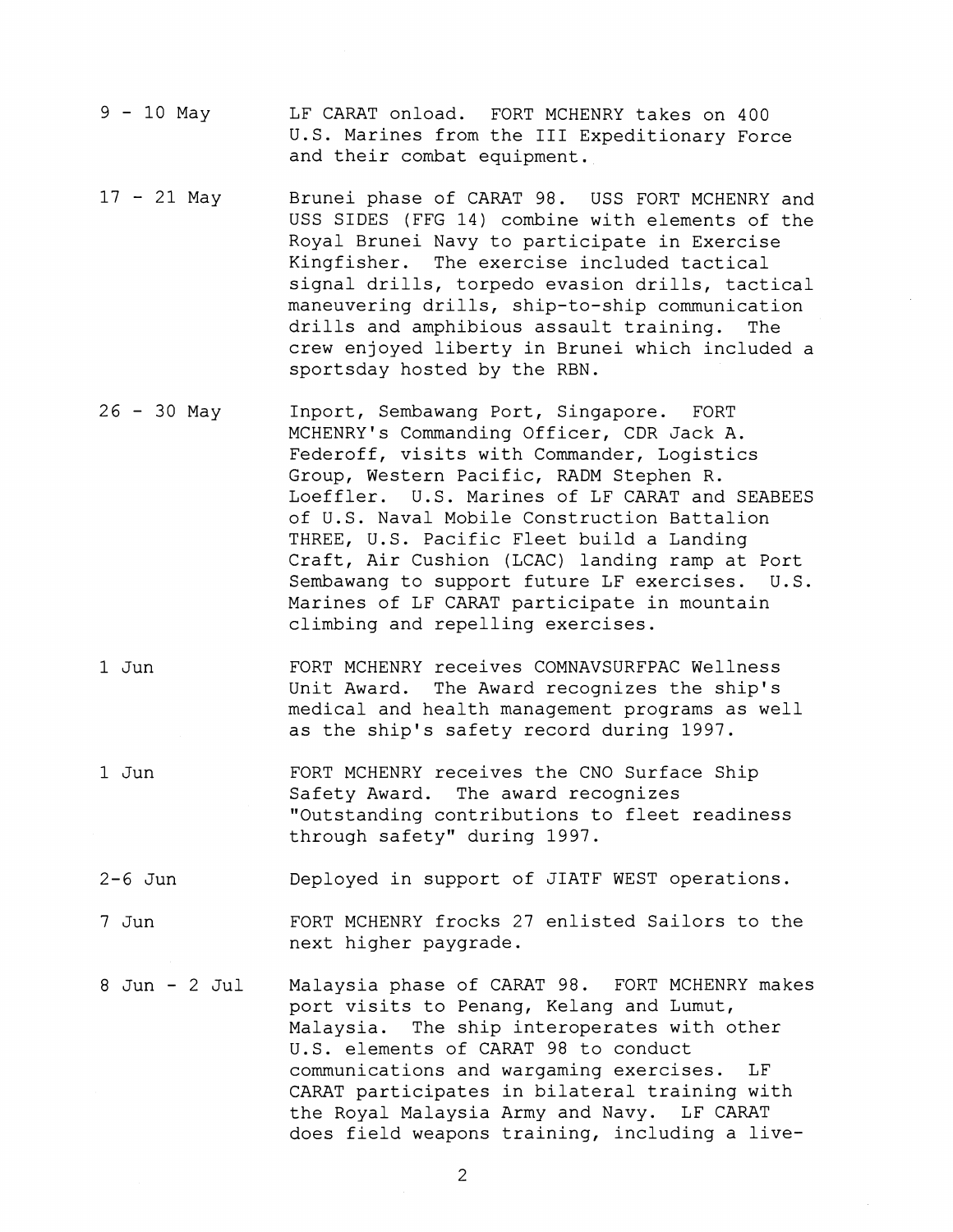fire exercise, and conducts military tactics and survival tactics training with RMA. LF CARAT demonstrates embarkation and debarkation of Amphibious Assault Vehicles (AAVs) aboard a Malaysian LST. Sailors from FORT MCHENRY and U.S. Marines from LF CARAT volunteer time at three schools for handicapped children in Lumut. FORT MCHENRY crew and LF CARAT enjoy liberty in Malaysia including participating in a sportsfest in Lumut.

- <sup>6</sup> 17 Jul Thailand phase of CARAT 98. FORT MCHENRY conducts training with other U.S. elements of CARAT 98. The ship also participates in a combined U.S./Thai amphibious assault exercise in the Gulf of Thailand. LF CARAT conducts live-fire training and a combined arms attack exercise with Thai Marines in Ban Chan Krem. FORT MCHENRY Sailors and members of LF CARAT sacrifice off-duty hours in Pattaya to donate humanitarian supplies to local children. The ship's crew and LF CARAT enjoy liberty in Pattaya.
- <sup>3</sup> 6 Aug Okinawa. LF CARAT offloads personnel and equipment concluding CARAT 98. FORT MCHENRY Sailors enjoy liberty in Okinawa. Several FORT MCHENRY family members have made the trip from Sasebo to Okinawa to relax with their families and friends and ride the ship back to Sasebo.
- 7 Aug Family Cruise. FORT MCHENRY embarks 50 family members for the underway to Sasebo.
- <sup>28</sup> 31 Aug Inport Yokosuka, Japan. FORT MCHENRY visits Shipboard Electronic Systems Evaluation Facility (SESEF) to undergo testing of electromagnetic transmitting and receiving equipment. The ship's crew enjoys liberty in Yokosuka.
- 16 Sep Inport Sasebo. FORT MCHENRY frocks seven Sailors to Chief Petty Officer.
- 28 Sep 2 Oct Inport Sasebo. Afloat Training Group Western Pacific conducts a 3M Baseline Assist Visit in FORT MCHENRY. ATG provides training and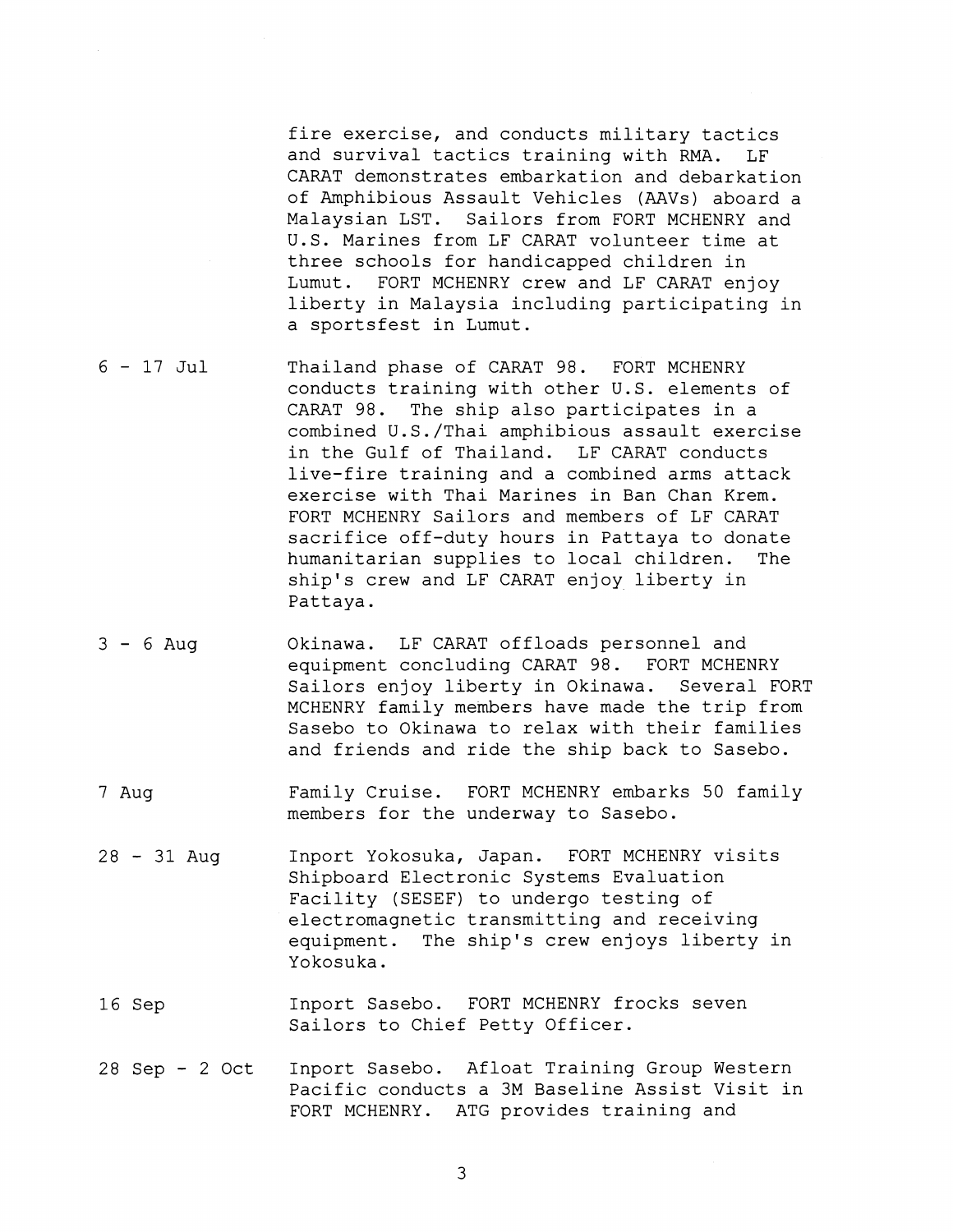feedback on the ship's Maintenance and Material Management Program.

- $19 20$  Oct Nav Checkride. PHIBRON ELEVEN conducts a check of FORT MCHENRY's navigation department. The ship Maneuvers in the East China Sea for two days while navigation personnel, charts, systems and equipment are evaluated.
- <sup>21</sup> 23 Oct Okinawa. FORT MCHENRY onloads 300 U.S. Marines and their combat equipment to participate in exercise FOAL EAGLE.
- 27 Oct 4 Nov Exercise FOAL EAGLE. FORT MCHENRY and embarked U.S. Marines participate in a joint exercise between the U.S. and South Korean militaries designed to prepare sea, air and land units from the two countries to defend South Korea in the event of enemy invasion. The ship conducts communication, amphibious, command and control and counter-special forces training during the Exercise. The U.S. Navy ships of the BELLEAU WOOD Amphibious Ready Group and the KIITY HAWK Battle Group also participate in FOAL EAGLE.
- $8 12$  Nov Okinawa. FORT MCHENRY offloads the U.S. Marines and equipment from FOAL EAGLE.
- 13 Nov Ship commences second phase of DSRA in Sasebo, Japan.
- <sup>24</sup> Nov CDR Richard B. Landolt relieves CDR Jack A. Federoff as Commanding Officer.
- <sup>17</sup> Dec FORT MCHENRY frocks 36 enlisted Sailors to the next higher paygrade.

 $\overline{4}$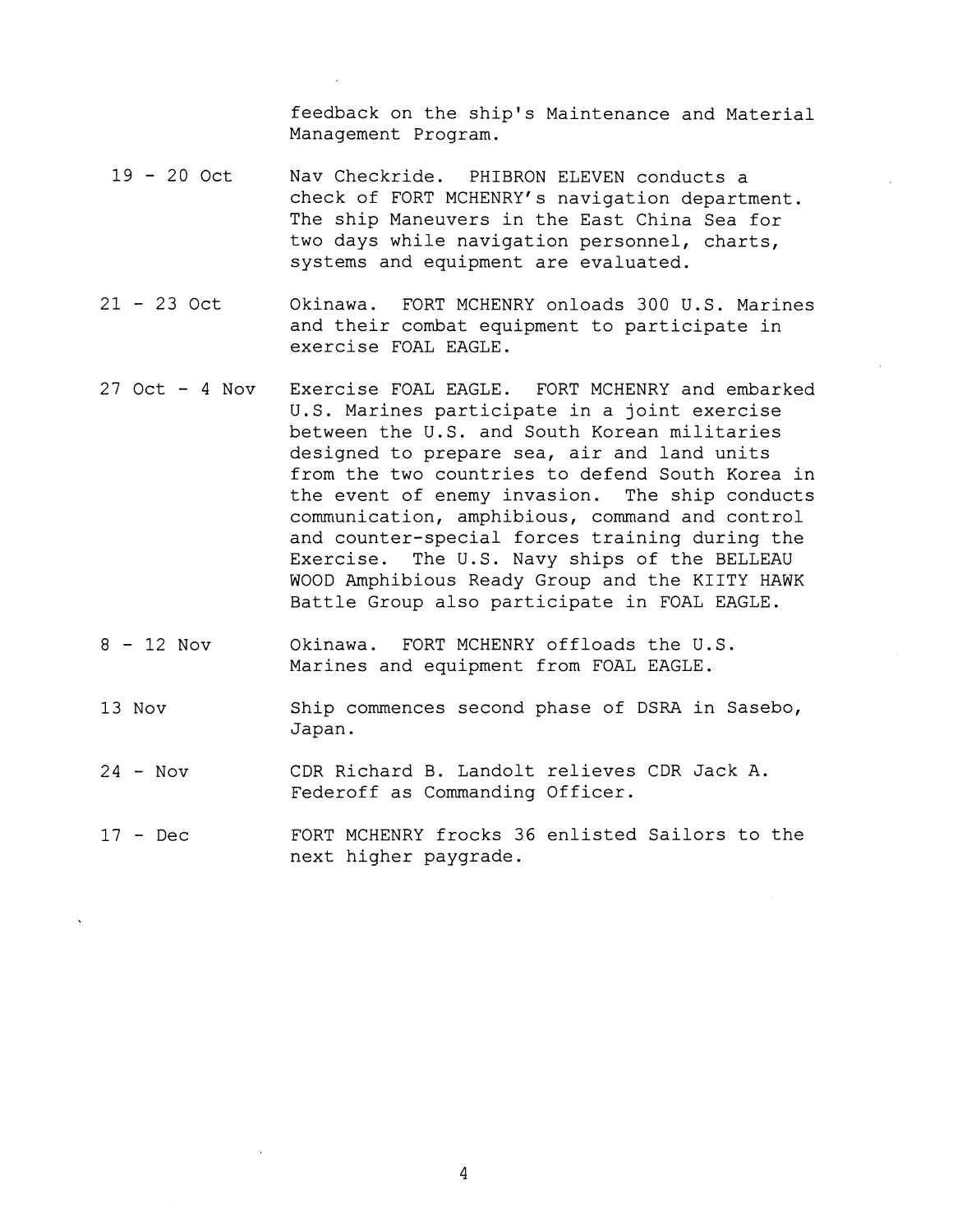## COMMAND CHRONOLOGY

| $1 - 4$ Jan.    | Inport, Sasebo, Japan                       |
|-----------------|---------------------------------------------|
| 5 Jan           | Berth Shift to Akasaki Pier<br>Ammo Offload |
|                 | Pre-Asir Tech Assist Visit                  |
| $6-8$ Jan       | Defuel at Akasaki                           |
| $6-8$ Jan       | FCA Certification                           |
| 9 Jan           | Berth Shift To India Basin                  |
| $12 - 16$ Jan   | Combat Systems Readiness Review             |
| $20 - 21$ Jan   | Crew moves off to berthing barge            |
| 23 Jan          | Berth shift to Drydock                      |
| 23 Jan - 27 Mar | Docking Ship's Restricted Availability      |
| 13 Mar          | Berth shift to India Basin                  |
| 17 Mar          | Crew moves off the ship                     |
| 30 Mar          | Dock trials                                 |
| 30 Mar          | Berth shift to Akasaki Fuel Pier            |
| 30 Mar          | Fast Cruise                                 |
| $1 - 3$ Apr     | Sea trials                                  |
| $5 - 8$ Apr     | FY99 SRA Shipchecks                         |
| 6 Apr           | Semi-Annual Physical Readiness Test         |
| 6 Apr           | CTT Training                                |
| $6 - 10$ Apr    | HAZMINCEN Assist Visit                      |
| 7 Apr           | CMS Training Visit                          |
| 9 Apr           | Ammo onload                                 |
| 10 Apr          | LCAC crews arrive                           |

 $\mathcal{A}^{\pm}$ 

 $\alpha$ 

 $\mathcal{L}_{\text{max}}$ 

 $\sim$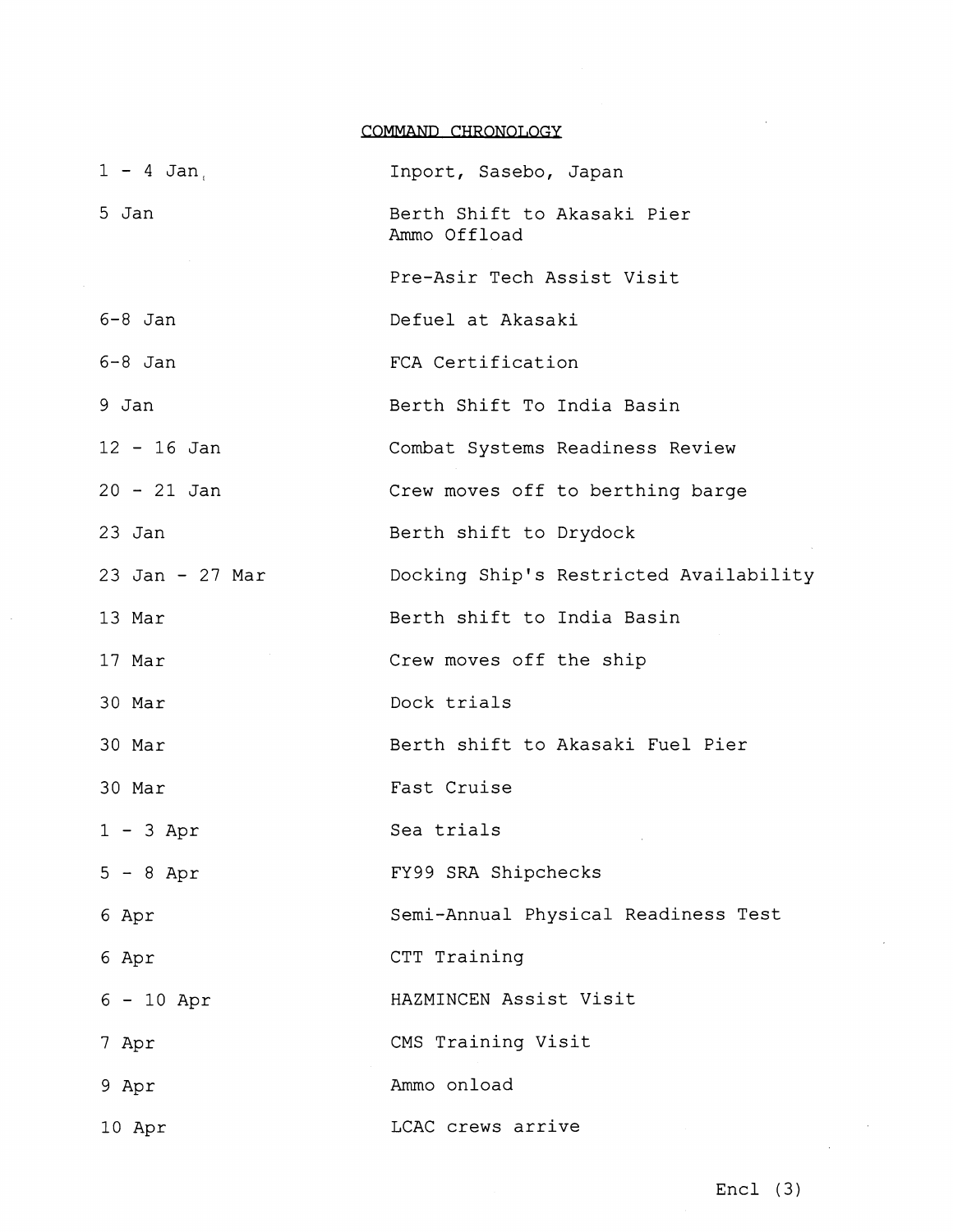|                         | COMMAND CHRONOLOGY                          |
|-------------------------|---------------------------------------------|
| $1 - 4$ Jan             | Inport, Sasebo, Japan                       |
| 5 Jan                   | Berth Shift to Akasaki Pier<br>Ammo Offload |
|                         | Pre-Asir Tech Assist Visit                  |
| $6-8$ Jan               | Defuel at Akasaki                           |
| $6-8$ Jan               | FCA Certification                           |
| 9 Jan                   | Berth Shift To India Basin                  |
| $12 - 16$ Jan           | Combat Systems Readiness Review             |
| $20 - 21$ Jan           | Crew moves off to berthing barge            |
| $23$ Jan                | Berth shift to Drydock                      |
| 23 Jan - 27 Mar         | Docking Ship's Restricted Availability      |
| 13 Mar                  | Berth shift to India Basin                  |
| 17 Mar                  | Crew moves off the ship                     |
| 30 Mar                  | Dock trials                                 |
| 30 Mar                  | Berth shift to Akasaki Fuel Pier            |
| 30 Mar                  | Fast Cruise                                 |
| $1 - 3$ Apr             | Sea trials                                  |
| $5 - 8$ Apr             | FY99 SRA Shipchecks                         |
| 6 Apr<br>$\sim 10^{11}$ | Semi-Annual Physical Readiness Test         |
| 6 Apr                   | CTT Training                                |
| $6 - 10$ Apr            | HAZMINCEN Assist Visit                      |
| 7 Apr                   | CMS Training Visit                          |
| 9 Apr                   | Ammo onload                                 |
| 10 Apr                  | LCAC crews arrive                           |

 $\sim$   $\sim$ 

 $\sim$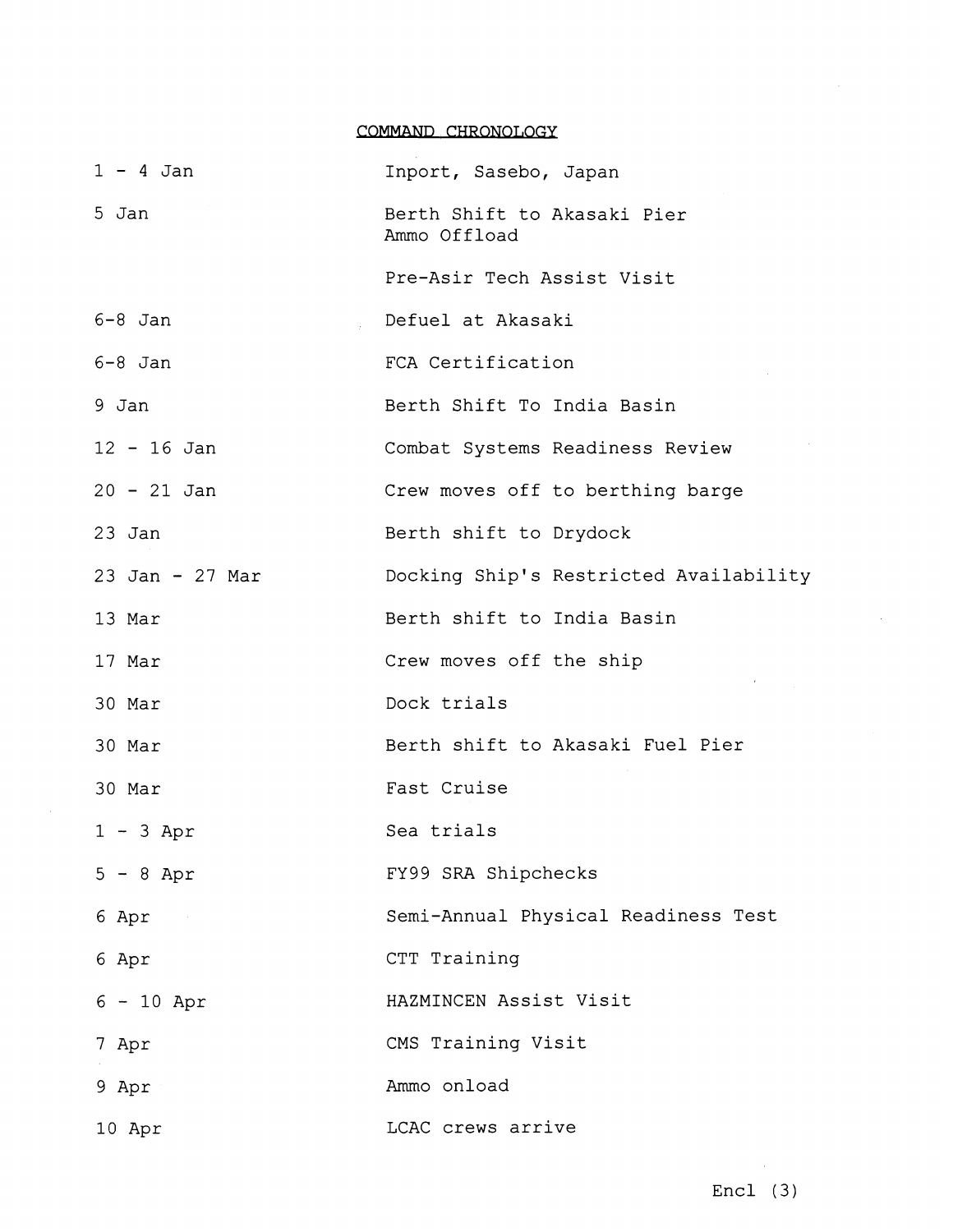| $14 - 16$ Apr    | Underway for training                             |
|------------------|---------------------------------------------------|
| 17 Apr           | Family Cruise                                     |
| 18 Apr           | Reefer conversion                                 |
| $20 - 27$ Apr    | Fuel/Lube Oil Purifier Groom                      |
| $21 - 23$ Apr    | Communications Exercise                           |
| 23 Apr           | Aviation Readiness Evaluation                     |
| $27$ Apr - 1 May | Shipboard Explosive Safety Inspection             |
| 6 May - 31 May   | Embark Commander, Destroyer Squadron<br>THREE ONE |
| 7 May            | Commence XO turnover                              |
| 8 May            | j.<br>Deploy for CARAT 98                         |
| $8 - 9$ May      | Enroute Okinawa                                   |
| $9 - 10$ May     | Landing Force CARAT onload                        |
| $12 - 17$ May    | Enroute Muara, Brunei                             |
| 15 May           | PASSEX with Royal Brunei Navy                     |
| 16 May           | GUNEX (for USS SIDES)                             |
| 16 May           | Underway replenishment                            |
| $17 - 19$ May    | Anchored, Muara, Brunei                           |
| $19 - 20$ May    | Exercise, South China Sea                         |
| 19 May           | Anchored, Muara, Brunei                           |
| 20 May           | Surface shoot - 25mm/.50 Cal                      |
| 20 May           | SCREENEX/Flashing Light/Leapfrogs                 |
| 20 May           | Night Exercise                                    |
| 21 May           | Anchored, Muara, Brunei                           |
| 22 May           | Underway                                          |

 $\frac{1}{2}$ 

 $\frac{1}{2} \sum_{i=1}^{n} \frac{1}{2} \sum_{j=1}^{n} \frac{1}{2} \sum_{j=1}^{n} \frac{1}{2} \sum_{j=1}^{n} \frac{1}{2} \sum_{j=1}^{n} \frac{1}{2} \sum_{j=1}^{n} \frac{1}{2} \sum_{j=1}^{n} \frac{1}{2} \sum_{j=1}^{n} \frac{1}{2} \sum_{j=1}^{n} \frac{1}{2} \sum_{j=1}^{n} \frac{1}{2} \sum_{j=1}^{n} \frac{1}{2} \sum_{j=1}^{n} \frac{1}{2} \sum_{j=1}^{n$ 

 $\overline{c}$ 

 $\label{eq:2.1} \begin{split} \mathcal{L}_{\text{max}}(\mathbf{r}) = \mathcal{L}_{\text{max}}(\mathbf{r}) \mathcal{L}_{\text{max}}(\mathbf{r}) \,, \end{split}$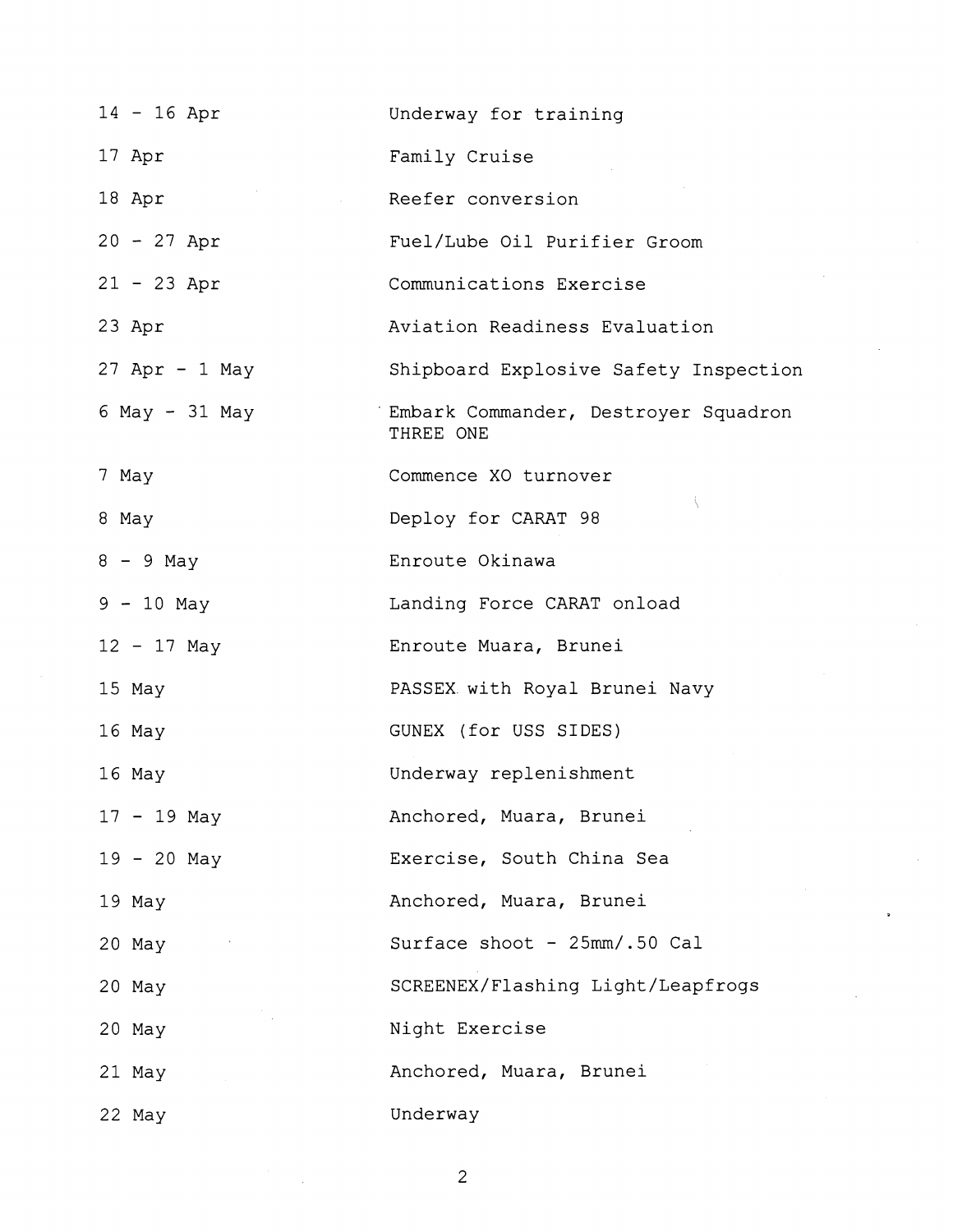| 24 May             | Cross the Equator                                                                 |
|--------------------|-----------------------------------------------------------------------------------|
| $26 - 30$ May      | Arrive, Sembawang, Singapore                                                      |
| $31$ May - 5 Jun   | Underway                                                                          |
| 1 Jun              | FORT MCHENRY Receives Wellness Unit<br>Award And CNO Surface Ship Safety<br>Award |
| 6 Jun              | Inport, Singapore                                                                 |
| 7 Jun              | Underway, enroute Penang, Malaysia                                                |
| 7 Jun              | FORT MCHENRY frocks 27 enlisted<br>Sailors to the next higher paygrade            |
| $8 - 10$ Jun       | Moored, Penang, Malaysia                                                          |
| 11 Jun             | Underway, enroute Port Kelang,<br>Malaysia                                        |
| $12 - 15$ Jun      | Moored, Port Kelang, Malaysia                                                     |
| $16$ Jun           | Underway, enroute, Lumut, Malaysia                                                |
| $21$ Jun - $2$ Jul | Moored, Lumut, Malaysia                                                           |
| $22 - 24$ Jun      | Communications Exercise                                                           |
| $23$ Jun           | Midshipmen Welcome Aboard                                                         |
| 29 - 30 Jun        | Wargame                                                                           |
| $1$ Jul            | U.S. Marine Ammo offload                                                          |
| $3 - 5$ Jul        | Underway, enroute, Sattahip, Thailand                                             |
| 6 Jul              | Arrive, Sattahip, Thailand                                                        |
| 6 Jul              | OTH-T Exercise vs USS SALVOR                                                      |
| $6 - 12$ Jul       | Inport, Sattahip, Thailand                                                        |
| $13 - 15$ Jul      | Amphibious Exercise, Gulf Of Thailand                                             |
| $16 - 17$ Jul      | Inport, Sattahip, Thailand                                                        |

 $\label{eq:2.1} \frac{1}{\sqrt{2}}\left(\frac{1}{\sqrt{2}}\right)^{2} \left(\frac{1}{\sqrt{2}}\right)^{2} \left(\frac{1}{\sqrt{2}}\right)^{2} \left(\frac{1}{\sqrt{2}}\right)^{2} \left(\frac{1}{\sqrt{2}}\right)^{2} \left(\frac{1}{\sqrt{2}}\right)^{2} \left(\frac{1}{\sqrt{2}}\right)^{2} \left(\frac{1}{\sqrt{2}}\right)^{2} \left(\frac{1}{\sqrt{2}}\right)^{2} \left(\frac{1}{\sqrt{2}}\right)^{2} \left(\frac{1}{\sqrt{2}}\right)^{2} \left(\$ 

 $\label{eq:2.1} \mathcal{L}(\mathcal{L}^{\text{max}}_{\mathcal{L}}(\mathcal{L}^{\text{max}}_{\mathcal{L}})) \leq \mathcal{L}(\mathcal{L}^{\text{max}}_{\mathcal{L}}(\mathcal{L}^{\text{max}}_{\mathcal{L}}))$ 

 $\overline{3}$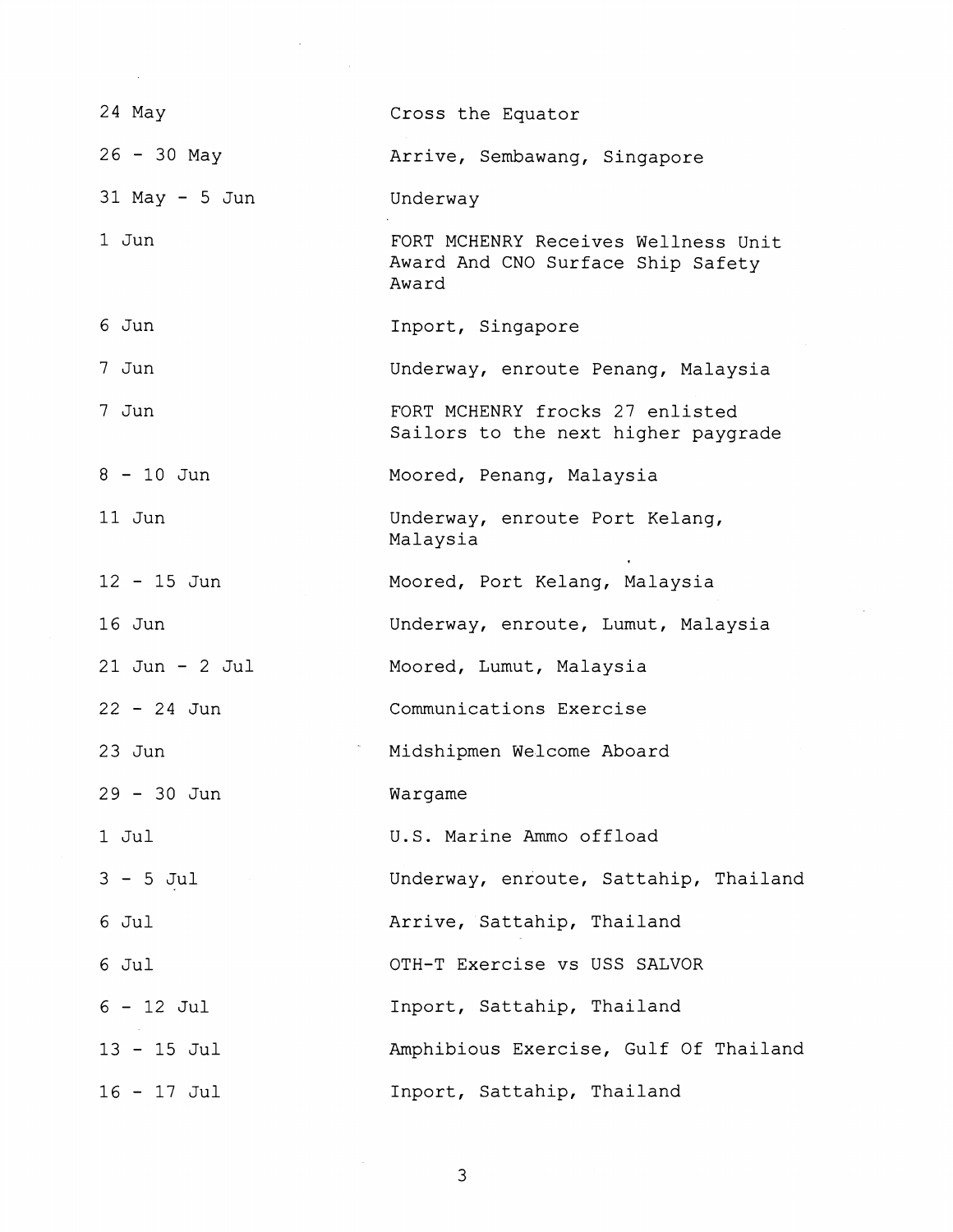| $17$ Jul         | Seven FORT MCHENRY First Class Petty<br>Officers are selected for advancement<br>to Chief Petty Officer |
|------------------|---------------------------------------------------------------------------------------------------------|
| $18$ Jul         | Underway, enroute, Sembawang,<br>Singapore                                                              |
| $19$ Jul         | Arrive, Sembawang, Singapore                                                                            |
| $19 - 24$ Jul    | Inport, Singapore                                                                                       |
| 25 Jul - 2 Aug   | Enroute, Okinawa                                                                                        |
| 3 Aug            | Arrive, Okinawa                                                                                         |
| $3 - 5$ Aug      | Offload LF CARAT                                                                                        |
| $6 - 7$ Aug      | Family Cruise                                                                                           |
| 7 Aug            | Arrive, Sasebo, Japan                                                                                   |
| 24 Aug           | Underway                                                                                                |
| $24 - 27$ Aug    | Enroute, Yokosuka, Japan                                                                                |
| $28 - 31$ Aug    | Inport Yokosuka, Japan                                                                                  |
| 7 Sep - 16 Oct   | Tender Availability                                                                                     |
| 16 Sep           | FORT MCHENRY frocks CPO Selectees                                                                       |
| $21 - 25$ Sep    | Semi-Annual Physical Readinees Test                                                                     |
| $28$ Sep - 2 Oct | 3M Baseline Assist Visit (ATG<br>WESTPAC)                                                               |
| $19 - 20$ Oct    | Navigation Checkride                                                                                    |
| $20 - 21$ Oct    | Underway, enroute Okinawa                                                                               |
| $21 - 23$ Oct    | U.S. Marine onload                                                                                      |
| $24 - 6$ Oct     | Enroute, Pohang, Korea                                                                                  |
| 27 Oct           | Arrive, Pohang, Korea                                                                                   |
| $27 - 28$ Oct    | Inport, Pohang, Korea                                                                                   |
| $27$ Oct - 4 Nov | Exercise FOAL EAGLE                                                                                     |

 $\label{eq:2.1} \frac{1}{\sqrt{2\pi}}\int_{\mathbb{R}^3}\frac{d\mu}{\sqrt{2\pi}}\left(\frac{d\mu}{\mu}\right)^2\frac{d\mu}{\sqrt{2\pi}}\int_{\mathbb{R}^3}\frac{d\mu}{\sqrt{2\pi}}\frac{d\mu}{\sqrt{2\pi}}\frac{d\mu}{\sqrt{2\pi}}\frac{d\mu}{\sqrt{2\pi}}\frac{d\mu}{\sqrt{2\pi}}\frac{d\mu}{\sqrt{2\pi}}\frac{d\mu}{\sqrt{2\pi}}\frac{d\mu}{\sqrt{2\pi}}\frac{d\mu}{\sqrt{2\pi}}\frac{d\mu}{\$ 

 $\overline{4}$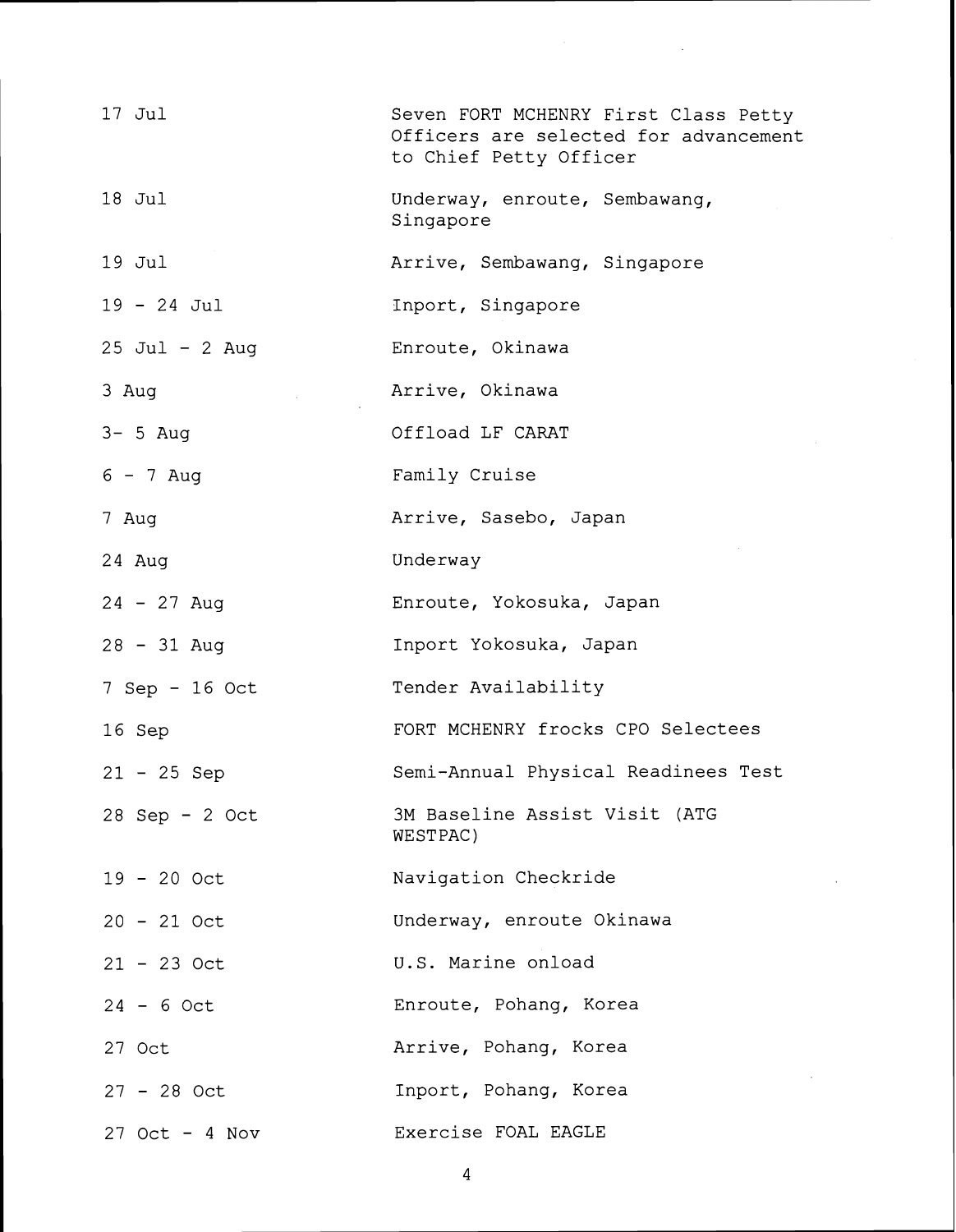| $27 - 29$ Oct   | Counter Special Operations Forces<br>Training |
|-----------------|-----------------------------------------------|
| 29 Oct          | Underway, coast of South Korea                |
| 30 Oct          | Opposed ATF Convoy (Arg/Rok Arg)              |
| 31 Oct          | Amphibious Assault Rehearsal                  |
| 1 Nov           | Amphibious Assault Exercise                   |
| 3 Nov           | Backload U.S. Marines                         |
| $6 - 7$ Nov     | Enroute, Okinawa                              |
| 8 Nov           | Arrive, Okinawa                               |
| $8 - 12$ Nov    | Offload U.S. Marines                          |
| 12 Nov          | Underway                                      |
| $12 - 13$ Nov   | Enroute, Sasebo, Japan                        |
| 13 Nov          | Arrive, Sasebo, Japan                         |
| 23 Nov - 18 Dec | Ship's Restricted Availability                |
| 24 Nov          | Change of Command                             |
| 18 Dec- 31 Dec  | Inport Sasebo, Japan                          |

 $\overline{5}$